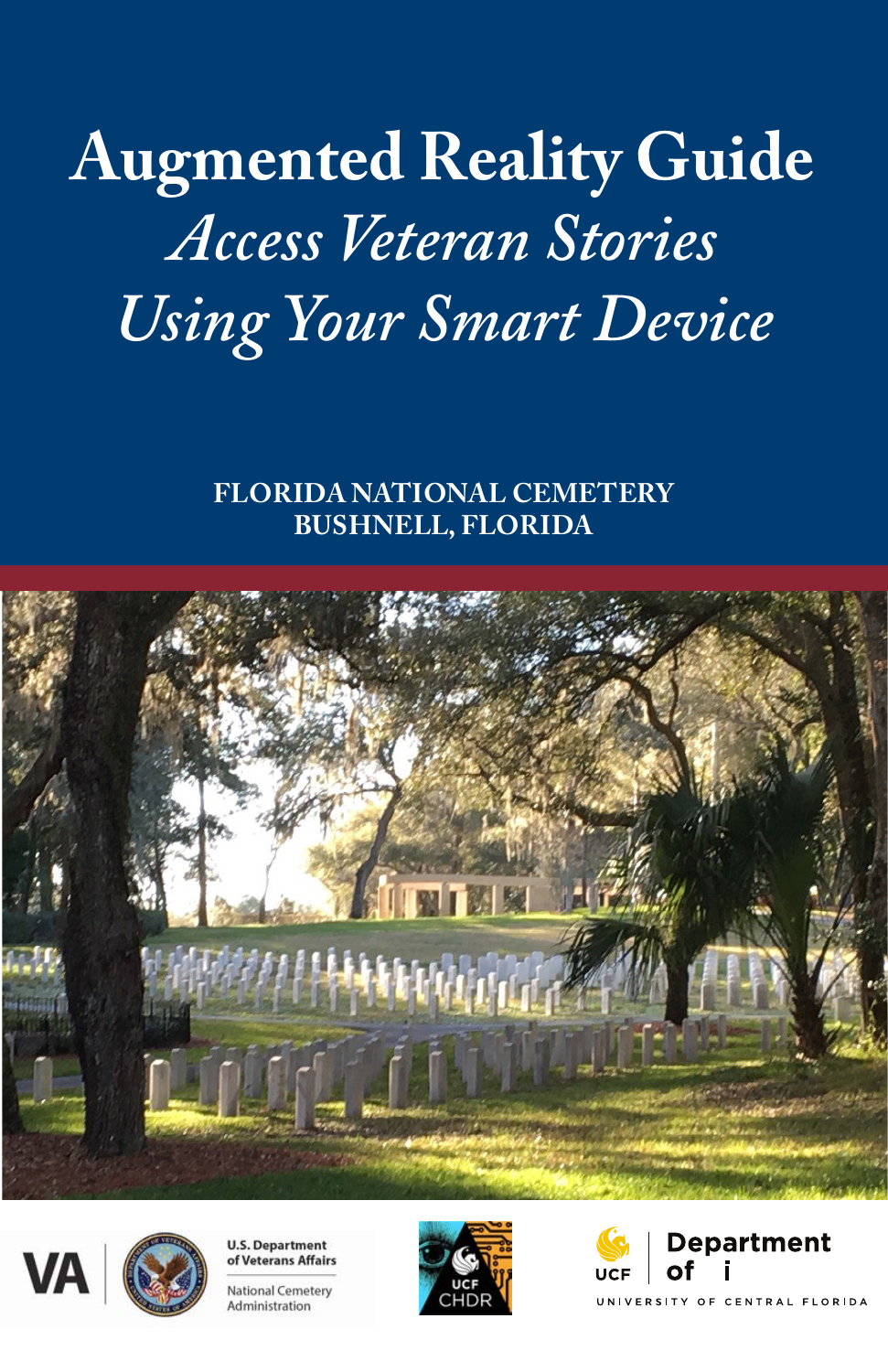**Welcome to Florida National Cemetery. You can access veteran biographies while standing at select grave sites in sections MC, MD, ML, 103, 104, and 201. Tis guide will help you locate each augmented grave within these sections. Once at the grave site, use your smart device to access the online veteran biography.** 

#### **Augumented Reality App,** *Aurasma* **Requirements**

The augmented reality app, *Aurasma*, requires an Internet connection. Cellular data signals may be sporadic or nonexistent depending on your carrier. Please note that a wif hotspot will be required until the surrounding area's infrastructure gets better coverage.

Apple® and Android® devices will recognize a project grave marker and link to the veteran's biography.

## **Windows Phone Users**

For Windows® phone users we have provided QR codes that link to the biographies.

1. Access the Windows Store on your phone and install a QR Code reader.

2. While in the cemetery, use the QR codes in the guide to access the biographies.

### **Installing the** *Aurasma* **on Your Smart Device**

Play for Android. 1. Install Aurasma from AppStore for iPhones/iPads or from Google

"follow" the project and have access to the biographies. 2. Open the app and create a free account as this will allow you to

3. Once you are logged in to your account, tap on Discover Auras. Auras are the name given to the individual digital structures that, in our project's case, give you access to the biographies.

but projects case, give you access to the biographies.<br>
4. Enter "UCFVLP" in the search box and tap Search.

F. Enter OCF VEP in the search box and tap search.<br>5. A list of the UCF VLP project Auras will be displayed.

cemetery. 6. Tap on the top item "UCFVLP's Public Auras."

to follow the project when you are in the Florida National Cemetery 7. You will see grave markers and a "follow" button. Tap the button or in your classroom, community center, or other location through the virtual tour.

8. Once you are following UCFVLP, tap Back on the follow screen and then tap Cancel on the Discover Auras search screen.

9. You will now see UCF's Auras (grave marker images) with a purple button down at the bottom of the screen.

#### **Usage Instructions in Florida National Cemetery**

1. Point your smart device at the Directory Map located in front of the the visitor's center. A list of augmented sections will appear on your screen. Locate these sections on the map.

2. This guide includes a list of veterans in Section and Grave number order. The section and grave number are etched into the back of each marker. We also include the row of the section in which the marker is located and what we call the column. The row count is from the front of the section to the back, and the column number refers to the count of the marker from the left hand end of its specific row.

4. Once you locate the intended grave marker, open the *Aurasma*  app. The app will recognize the grave marker and give you access to the biography.

*Please note that row and column may change as new markers are added over time.*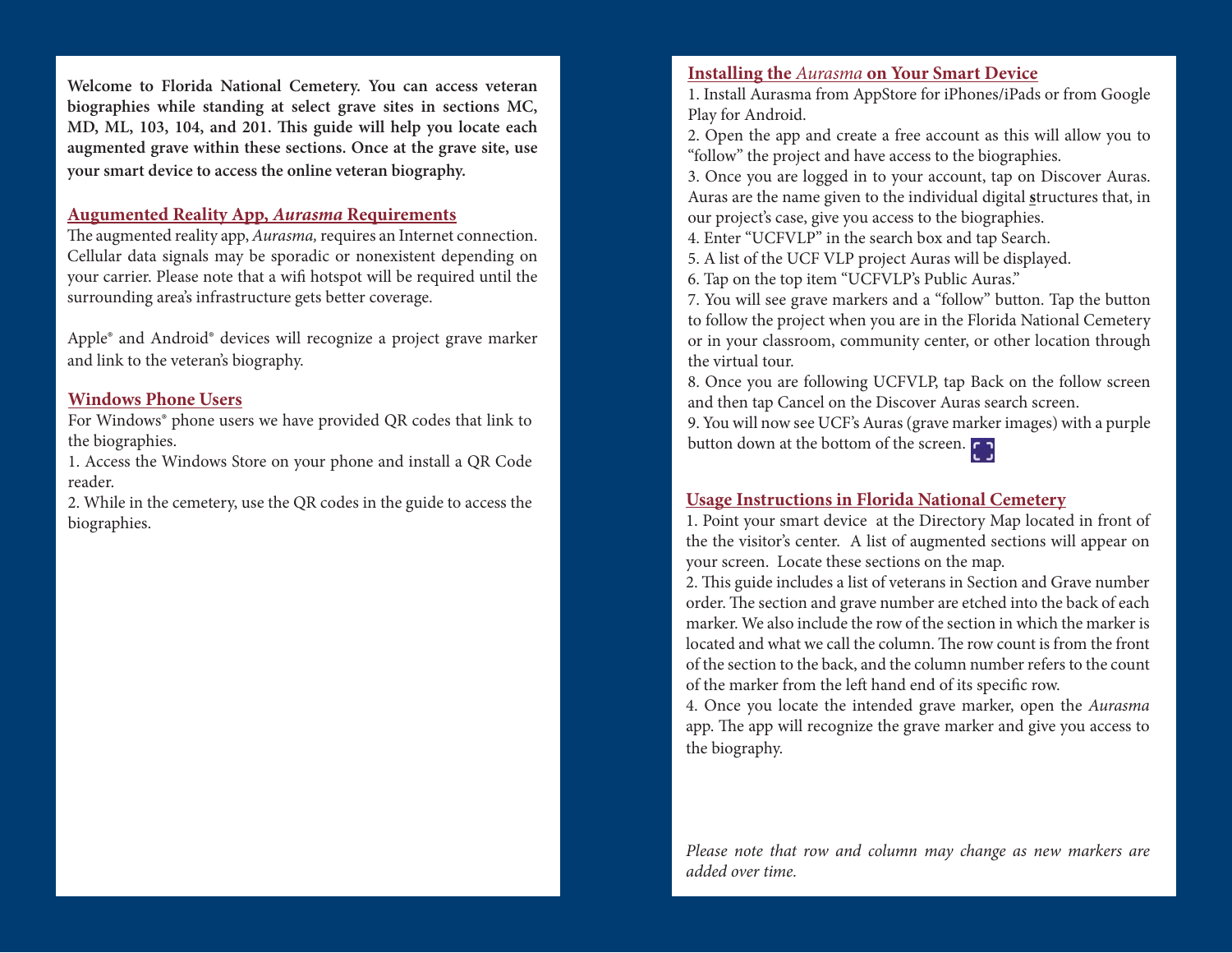Augmented Reality Guide 4

| Access | Section<br>Grave            | Row<br>Col                                    | Surname<br>Given                          | Access |
|--------|-----------------------------|-----------------------------------------------|-------------------------------------------|--------|
|        | <b>MC</b><br>$\overline{2}$ | $\mathbf{1}$<br>$\sqrt{2}$                    | <b>BUMGARNER</b><br><b>JERRY ALLEN</b>    |        |
|        | $\rm MC$<br>6               | $\mathbf{1}$<br>6                             | <b>MCGLAMERY</b><br>MERRIL H              |        |
|        | $\rm MC$<br>$\,8\,$         | $\mathbf{1}$<br>$\,8\,$                       | <b>BROADBROOK</b><br><b>HYLON OLIVER</b>  |        |
|        | $\rm MC$<br>$10\,$          | $\sqrt{2}$<br>$\sqrt{2}$                      | <b>MALATSKY</b><br>SIDNEY J               |        |
|        | $\rm MC$<br>13              | $\overline{c}$<br>5                           | <b>HAVENER</b><br>$\operatorname{PAUL}$ E |        |
|        | $\rm MC$<br>19              | $\ensuremath{\mathfrak{Z}}$<br>$\overline{c}$ | <b>MOORE</b><br><b>JAMES LAMARR</b>       |        |
|        | $\rm MC$<br>21              | $\mathfrak{Z}$<br>$\overline{4}$              | <b>MCELWEE</b><br>RICHARD PAUL            |        |
|        | $\rm MC$<br>$23\,$          | $\ensuremath{\mathfrak{Z}}$<br>6              | $\ensuremath{\mathrm{KING}}$<br>WILLIAM R |        |
|        | $\rm MC$<br>24              | $\ensuremath{\mathfrak{Z}}$<br>$\sqrt{ }$     | <b>ADAMS</b><br><b>JOSEPH G</b>           |        |
|        | $\rm MC$<br>25              | $\ensuremath{\mathfrak{Z}}$<br>$\,8\,$        | <b>SNIDER</b><br><b>EDWIN RAY</b>         |        |

| Access | Section  | Row            | Surname            |
|--------|----------|----------------|--------------------|
|        | Grave    | Col            | Given              |
|        | MC       | $\overline{4}$ | <b>NELSON</b>      |
|        | 29       | $\overline{c}$ | RAYMOND DONALD     |
|        | $\rm MC$ | $\overline{4}$ | <b>RADIVOY</b>     |
|        | 38       | $11\,$         | <b>JOSEPH W</b>    |
|        | $\rm MC$ | $\mathbf 5$    | <b>EPPRIGHT</b>    |
|        | 43       | 5              | WILLIAM GRAF       |
|        | $\rm MC$ | $\mathbf 5$    | <b>LITWIN</b>      |
|        | 49       | 11             | MAX                |
|        | MC       | $\sqrt{6}$     | <b>BUCKHEISTER</b> |
|        | 55       | 5              | <b>JOHN C</b>      |
|        | MC       | 6              | <b>DAVIS</b>       |
|        | 57       | 7              | <b>DALED</b>       |
|        | MC       | 6              | <b>KNOWLES</b>     |
|        | 60       | $10\,$         | <b>RAY EDWARD</b>  |
|        | $\rm MC$ | 6              | <b>PURTEE</b>      |
|        | 62       | 12             | <b>DENVER</b>      |
|        | МC       | 6              | <b>DENICO</b>      |
|        | 63       | 13             | <b>ELMER B</b>     |
|        | $\rm MC$ | 7              | <b>KING</b>        |
|        | 64       | $\mathbf{1}$   | <b>RALPH E</b>     |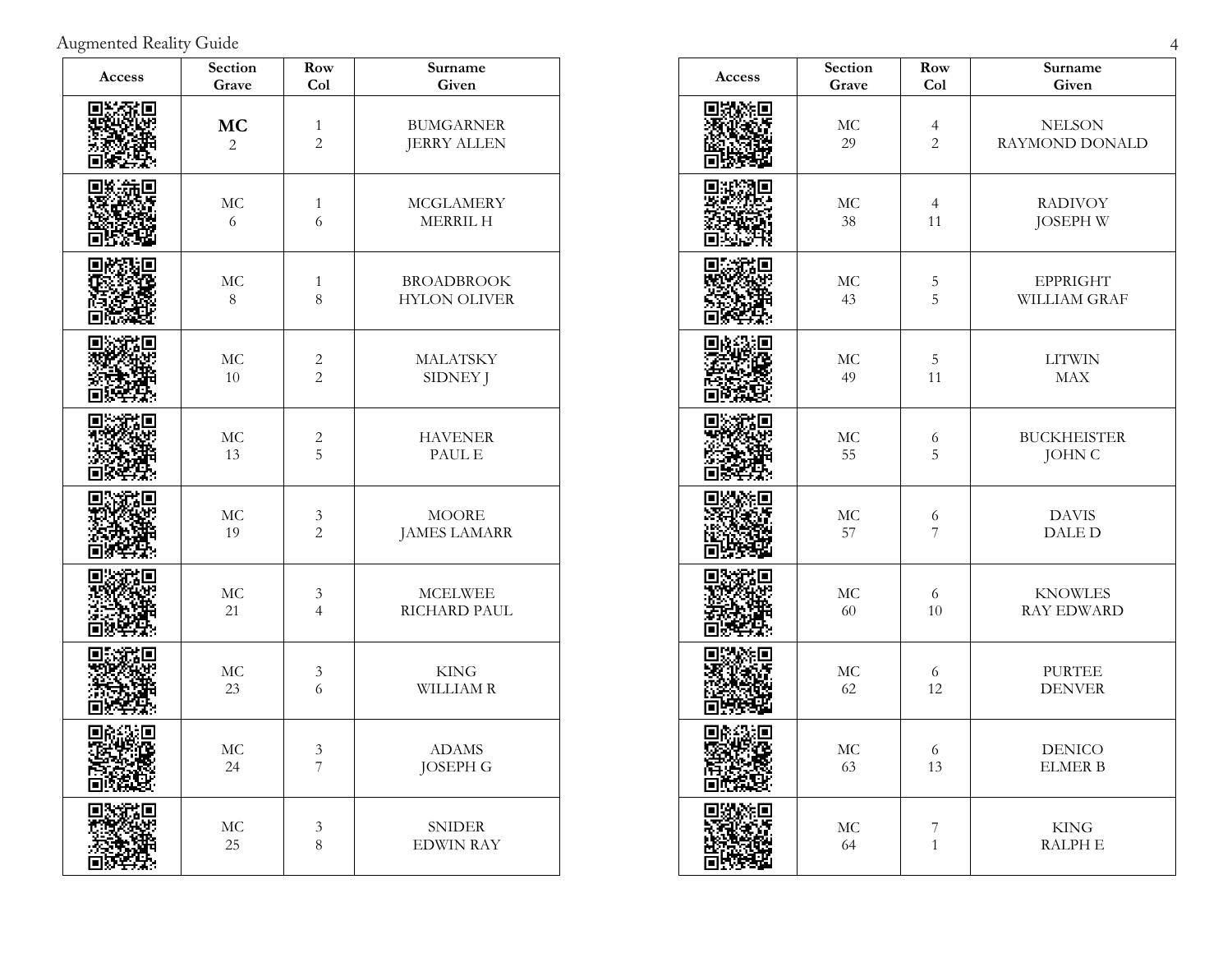Augmented Reality Guide 6

| Access | Section<br>Grave   | Row<br>Col                       | Surname<br>Given                                    | Access |
|--------|--------------------|----------------------------------|-----------------------------------------------------|--------|
|        | $\rm MC$<br>65     | $\overline{7}$<br>$\overline{c}$ | <b>JONES</b><br>RICHARD CLIFTON                     |        |
|        | $\rm MC$<br>$71\,$ | $\boldsymbol{7}$<br>$\,8\,$      | PRINGLE<br>THOMAS M                                 |        |
|        | $\rm MC$<br>75     | 7<br>12                          | <b>FRICKS</b><br><b>EUGENE BARTO</b>                |        |
|        | $\rm MC$<br>$77\,$ | $\boldsymbol{7}$<br>14           | <b>PAEPLOW</b><br>WILLARD K                         |        |
|        | $\rm MC$<br>$78\,$ | $\overline{7}$<br>15             | <b>CONNOLLY</b><br><b>EDWARD P</b>                  |        |
|        | $\rm MC$<br>$83\,$ | $\,8\,$<br>5                     | ZAVADA<br>LEROY JOSEPH                              |        |
|        | $\rm MC$<br>$87\,$ | $\,8\,$<br>$\overline{9}$        | <b>BAUER</b><br><b>JOHNT</b>                        |        |
|        | $\rm MC$<br>$90\,$ | $\,8\,$<br>12                    | <b>NEAR</b><br><b>GERALD W</b>                      |        |
|        | MC<br>93           | 9<br>$\mathbf{1}$                | <b>AMUNDSEN</b><br>${\rm ALF}$                      |        |
|        | $\rm MC$<br>94     | $\overline{9}$<br>$\sqrt{2}$     | <b>HALLIGAN</b><br><b>TERENCE</b><br><b>PATRICK</b> |        |

| Access | Section        | Row              | Surname                |
|--------|----------------|------------------|------------------------|
|        | Grave          | Col              | Given                  |
|        | $\rm MC$       | $\boldsymbol{9}$ | <b>ROGERS</b>          |
|        | 96             | 5                | <b>SELLERS B</b>       |
|        | $\rm MC$       | $\overline{9}$   | <b>CONNERS</b>         |
|        | 97             | 6                | <b>EDWARD PATRICK</b>  |
|        | $\rm MC$       | 9                | NADZEIKA               |
|        | 103            | 12               | <b>PETER</b>           |
|        | MC             | $\overline{9}$   | POOLE                  |
|        | 104            | 13               | <b>LELAND C</b>        |
|        | <b>MD</b>      | $\mathbf{1}$     | <b>MONIAC</b>          |
|        | $\mathbf{1}$   | $\mathbf{1}$     | <b>DAVID</b>           |
|        | MD             | $\mathbf{1}$     | <b>CURREY</b>          |
|        | $\overline{2}$ | $\overline{c}$   | <b>FRANCIS PATRICK</b> |
|        | MD             | $\mathbf{1}$     | <b>HABERSTROH</b>      |
|        | $\mathbf 5$    | $\overline{5}$   | DAVID C                |
|        | MD             | $\mathbf{1}$     | <b>LAFAVE</b>          |
|        | 6              | $\sqrt{6}$       | BRYCE A                |
|        | MD             | 1                | LAPAN                  |
|        | 7              | $\overline{7}$   | EARL J                 |
|        | $\mbox{MD}$    | $\mathbf{2}$     | RAMOS-RIVERA           |
|        | $10\,$         | $\overline{c}$   | GIL                    |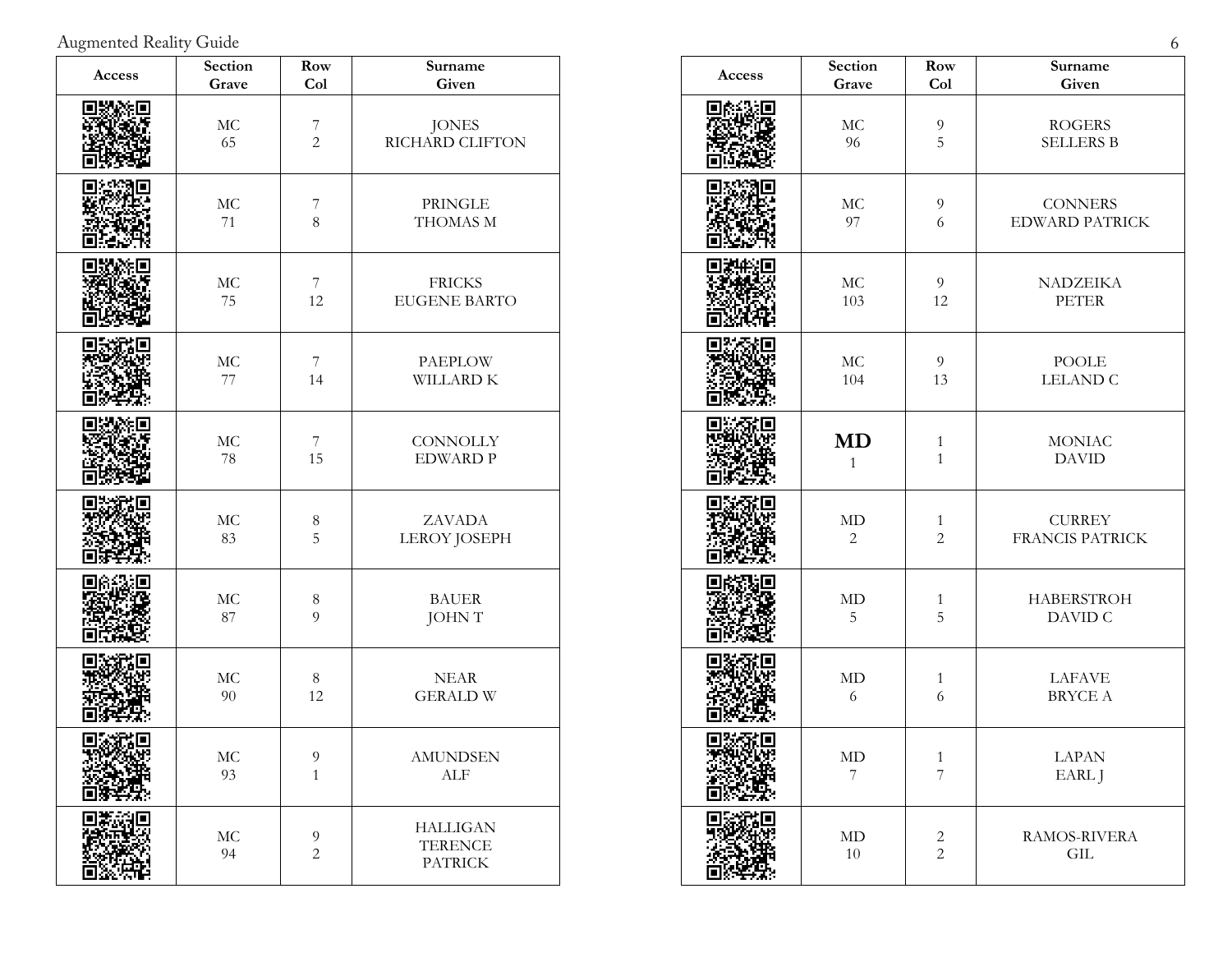Augmented Reality Guide 8

| Access | Section     | Row            | Surname            |
|--------|-------------|----------------|--------------------|
|        | Grave       | Col            | Given              |
|        | $\mbox{MD}$ | $\sqrt{2}$     | <b>PARKER</b>      |
|        | 12          | $\overline{4}$ | <b>REX LEON</b>    |
|        | $\mbox{MD}$ | $\overline{c}$ | <b>HEMMERLE</b>    |
|        | 13          | 5              | MELVIN A           |
|        | $\rm MD$    | $\sqrt{2}$     | <b>BOESE</b>       |
|        | 14          | 6              | WILLIAM JJ         |
|        | $\mbox{MD}$ | $\overline{c}$ | <b>KATES</b>       |
|        | 15          | $\overline{7}$ | ROBERT CLARK       |
|        | MD          | $\overline{c}$ | <b>BAGBY</b>       |
|        | 16          | 8              | <b>EDWIN C</b>     |
|        | MD          | $\sqrt{3}$     | <b>ANDRES</b>      |
|        | 18          | $\mathbf{1}$   | <b>JOHN MARCEL</b> |
|        | $\rm MD$    | $\mathfrak{Z}$ | <b>MUNSON</b>      |
|        | 21          | $\overline{4}$ | <b>JOHN</b> J      |
|        | $\rm MD$    | $\sqrt{3}$     | <b>FARRAR</b>      |
|        | 22          | 5              | EVERETT A          |
|        | МD          | 4              | <b>MAGRATH</b>     |
|        | 28          | $\mathbf{1}$   | <b>LESTER G</b>    |
|        | $\mbox{MD}$ | $\overline{4}$ | <b>HOLMES</b>      |
|        | 31          | $\overline{4}$ | <b>ARTHUR J</b>    |

| Access | Section     | Row            | Surname           |
|--------|-------------|----------------|-------------------|
|        | Grave       | Col            | Given             |
|        | $\mbox{MD}$ | $\overline{4}$ | <b>BRADY</b>      |
|        | 32          | 5              | LEE KENNETH       |
|        | $\rm MD$    | $\overline{4}$ | <b>POTTS</b>      |
|        | 33          | 6              | OTIS F            |
|        | $\mbox{MD}$ | $\overline{4}$ | <b>KESNEY</b>     |
|        | 37          | 10             | <b>EDWINS</b>     |
|        | $\rm MD$    | $\mathbf 5$    | <b>SEIDEL</b>     |
|        | 38          | $\mathbf{1}$   | EDWARD JOHN       |
|        | $\rm MD$    | 5              | <b>BUCHANAN</b>   |
|        | 39          | $\overline{2}$ | <b>THOMAS</b>     |
|        | MD          | $\mathbf 5$    | <b>MINYARD</b>    |
|        | 41          | $\overline{4}$ | <b>ALBERT LEE</b> |
|        | $\rm MD$    | $\mathbf 5$    | MC CLOSKEY        |
|        | 43          | 6              | <b>SHELDON P</b>  |
|        | $\rm MD$    | $\mathbf 5$    | <b>HARRIS</b>     |
|        | 46          | 9              | <b>HOMER DUKE</b> |
|        | $\rm MD$    | 6              | <b>HANDWERK</b>   |
|        | 49          | $\mathbf{1}$   | WILLIAM BAIN      |
|        | $\rm MD$    | $\sqrt{6}$     | <b>VAISEY</b>     |
|        | 51          | 3              | RICHARD H         |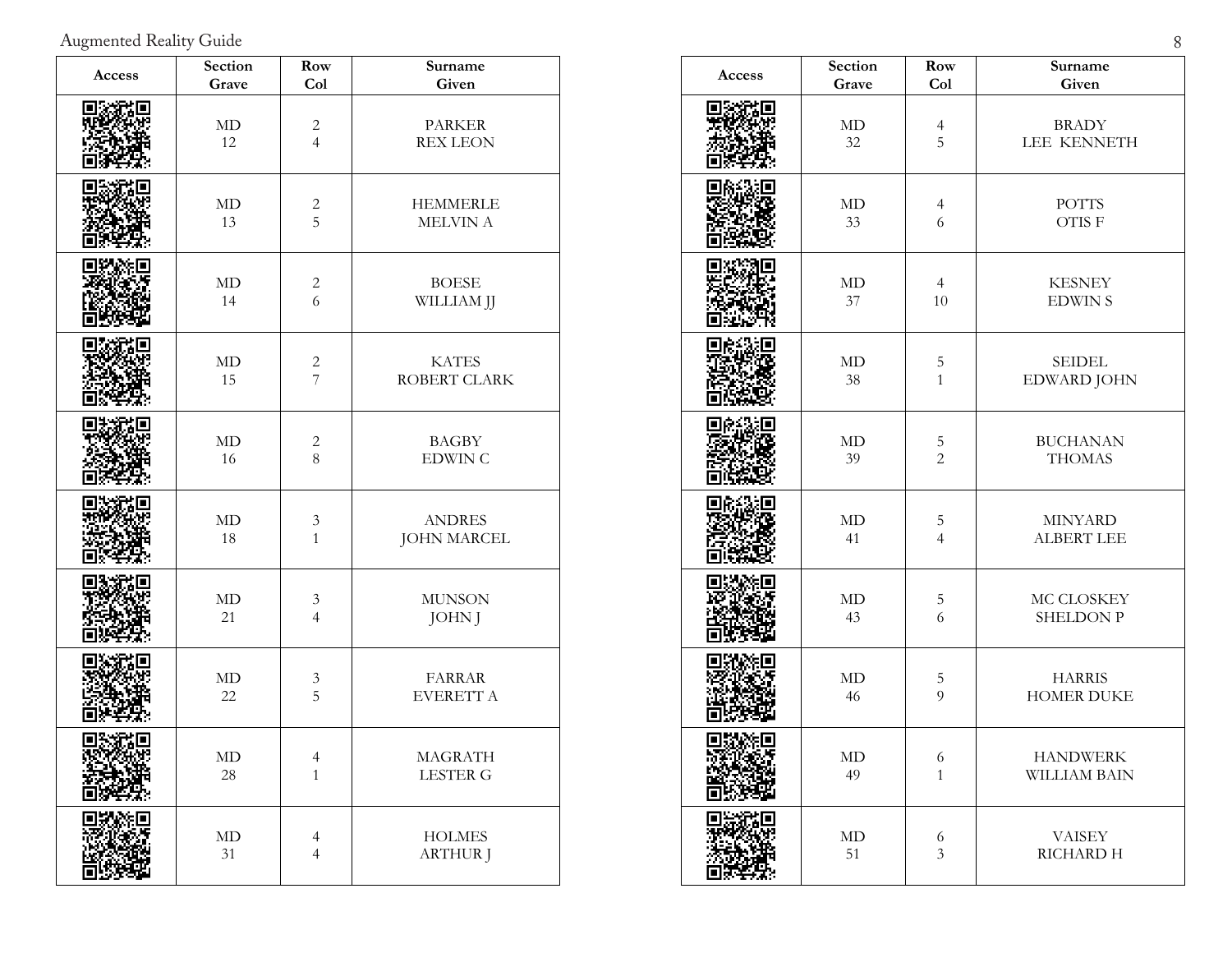Augmented Reality Guide 10

| Access | Section<br>Grave    | <b>Row</b><br>Col                  | Surname<br>Given                          | Access |
|--------|---------------------|------------------------------------|-------------------------------------------|--------|
|        | $\mbox{MD}$<br>52   | 6<br>$\overline{4}$                | <b>HUISKEN</b><br><b>ARTHUR H</b>         |        |
|        | $\mbox{MD}$<br>56   | $\overline{7}$<br>$\mathfrak{Z}$   | <b>WOZNAK</b><br>WILLIAM                  |        |
|        | $\mbox{MD}$<br>60   | $\,8\,$<br>$\mathbf{1}$            | <b>COUSENS</b><br>STEVEN E                |        |
|        | $\mbox{MD}$<br>61   | $\,8\,$<br>$\sqrt{2}$              | SOUCIE<br>WILLIAM H                       |        |
|        | $\mbox{MD}$<br>63   | $\,8\,$<br>$\overline{4}$          | <b>BOURCIER</b><br><b>CHARLES CLEMENT</b> |        |
|        | $\mbox{MD}$<br>68   | $\boldsymbol{9}$<br>$\mathfrak{Z}$ | LIESEGANG<br><b>WARREN JUSTUS</b>         |        |
|        | ML<br>24            | $\sqrt{2}$<br>9                    | <b>FUSSELL</b><br>WILLIAM STEPHEN         |        |
|        | 103<br>$\mathbf{1}$ | $\mathbf{1}$<br>$\,1\,$            | <b>HURST</b><br><b>ELMER FARROW</b>       |        |
|        | 103<br>$44$         | $\angle$<br>22                     | $_{\rm EGAN}$<br><b>FRANK J</b>           |        |
|        | $103\,$<br>95       | $\ensuremath{\mathfrak{Z}}$<br>26  | $\operatorname{GAU}$<br>HENRY L           |        |

| Access | Section    | Row            | Surname                                          |
|--------|------------|----------------|--------------------------------------------------|
|        | Grave      | Col            | Given                                            |
|        | 103        | $\mathbf 5$    | <b>JACKSON</b>                                   |
|        | 185        | $\mathbf{1}$   | <b>JAMES GEORGE</b>                              |
|        | 103        | $5\,$          | OLIVER                                           |
|        | 216        | 32             | WILLIAM HENRY                                    |
|        | 103        | 6              | <b>GOINS</b>                                     |
|        | 304        | 57             | <b>RUFE</b>                                      |
|        | 103        | $\,8\,$        | <b>ROBERTS</b>                                   |
|        | 392        | 14             | ALEXANDER MIGUEL                                 |
|        | 103        | $\overline{9}$ | <b>BLUM</b>                                      |
|        | 505        | 60             | MAX                                              |
|        | 103        | 11             | <b>PRENDOTA</b>                                  |
|        | 618        | 19             | <b>FELIX A</b>                                   |
|        | 103        | 11             | <b>GEROULD</b>                                   |
|        | 640        | 41             | <b>FRANCIS C</b>                                 |
|        | 103        | 11             | <b>PYGMAN</b>                                    |
|        | 648        | 49             | <b>CLARENCE HUSTON</b>                           |
| 回航站    | 103        | 11             | CARSON                                           |
| Ц      | 650        | 51             | <b>HARRY</b>                                     |
|        | 103<br>689 | 12<br>17       | <b>MCLAREN</b><br><b>CHARLES</b><br><b>JAMES</b> |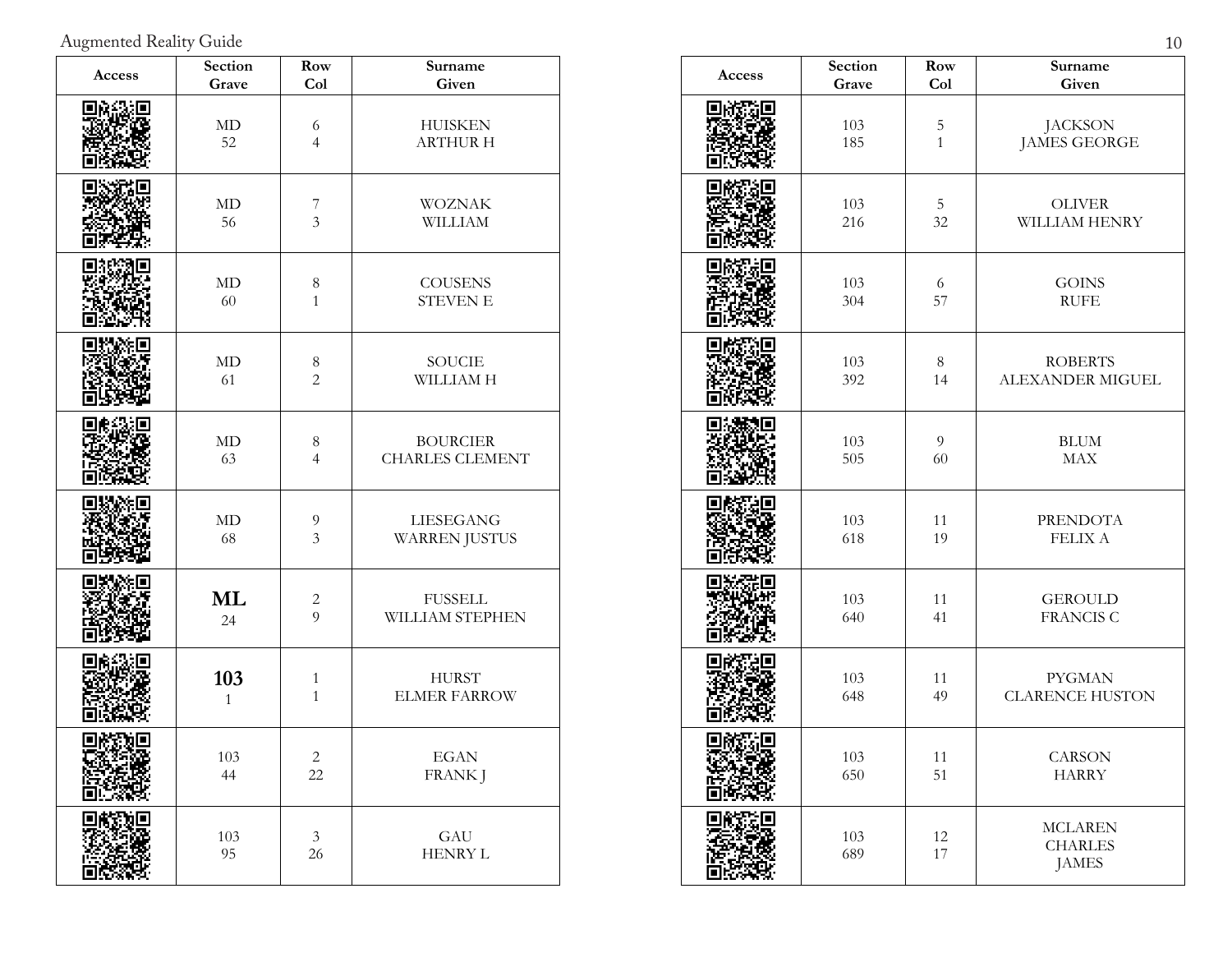Augmented Reality Guide 12

| Access | Section     | Row          | Surname                                        |
|--------|-------------|--------------|------------------------------------------------|
|        | Grave       | <b>Col</b>   | Given                                          |
|        | 103         | 12           | SUTHERLAND                                     |
|        | 709         | 37           | <b>MARY G</b>                                  |
|        | 103         | 13           | QUICK                                          |
|        | 779         | 34           | <b>LEROY</b>                                   |
|        | 103         | 14           | <b>GERLACH</b>                                 |
|        | 809         | $\mathbf{1}$ | <b>ROBERT W</b>                                |
|        | 103         | 16           | <b>HOYT</b>                                    |
|        | 934         | 6            | A EDWARD                                       |
|        | 103         | 16           | <b>HAWKINS</b>                                 |
|        | 975         | 47           | <b>ARCHIE</b>                                  |
|        | 103         | 16           | <b>PATTERSON</b>                               |
|        | 977         | 49           | <b>EARL HENRY</b>                              |
|        | 103         | 17           | <b>GRUPP</b>                                   |
|        | 1008        | 21           | WILLIAM OTTO                                   |
|        | 103         | 19           | <b>LUCAS</b>                                   |
|        | 1114        | $27\,$       | <b>ALEXANDER</b>                               |
|        | $103\,$     | 20           | <b>HARDY</b>                                   |
|        | 1149        | 14           | PAUL W                                         |
|        | 103<br>1164 | $20\,$<br>29 | <b>CRAIG</b><br><b>CHARLES</b><br><b>HENRY</b> |

| Access | Section | Row            | Surname            |
|--------|---------|----------------|--------------------|
|        | Grave   | Col            | Given              |
|        | 103     | $20\,$         | <b>PHELPS</b>      |
|        | 1171    | 36             | <b>NELSON OREN</b> |
|        | 103     | 21             | <b>NASSO</b>       |
|        | 1235    | 11             | <b>GIOSUE</b>      |
|        | 103     | 23             | SORCI              |
|        | 1273    | 14             | <b>SETTIMO</b>     |
|        | 103     | 25             | <b>OSTRANDER</b>   |
|        | 1339-C  | $\mathfrak{Z}$ | <b>CLARENCE L</b>  |
|        | 104     | $\mathbf{1}$   | <b>CAVICCHI</b>    |
|        | 12      | 9              | <b>HENRY F</b>     |
|        | 104     | $\mathfrak{Z}$ | <b>CHARETTE</b>    |
|        | 173     | 53             | WILLIAM R          |
|        | 104     | $10\,$         | <b>ZWICKER</b>     |
|        | 568     | 32             | OTTO OSCAR         |
|        | 104     | 14             | <b>ANTUONO</b>     |
|        | 786     | 19             | <b>JOHN M</b>      |
| ш      | 104     | 14             | ZIMMERMAN          |
|        | 836     | 10             | WESLEY J           |
|        | 104     | 24             | <b>MCCANN</b>      |
|        | 1608    | 5              | <b>GEORGE P</b>    |